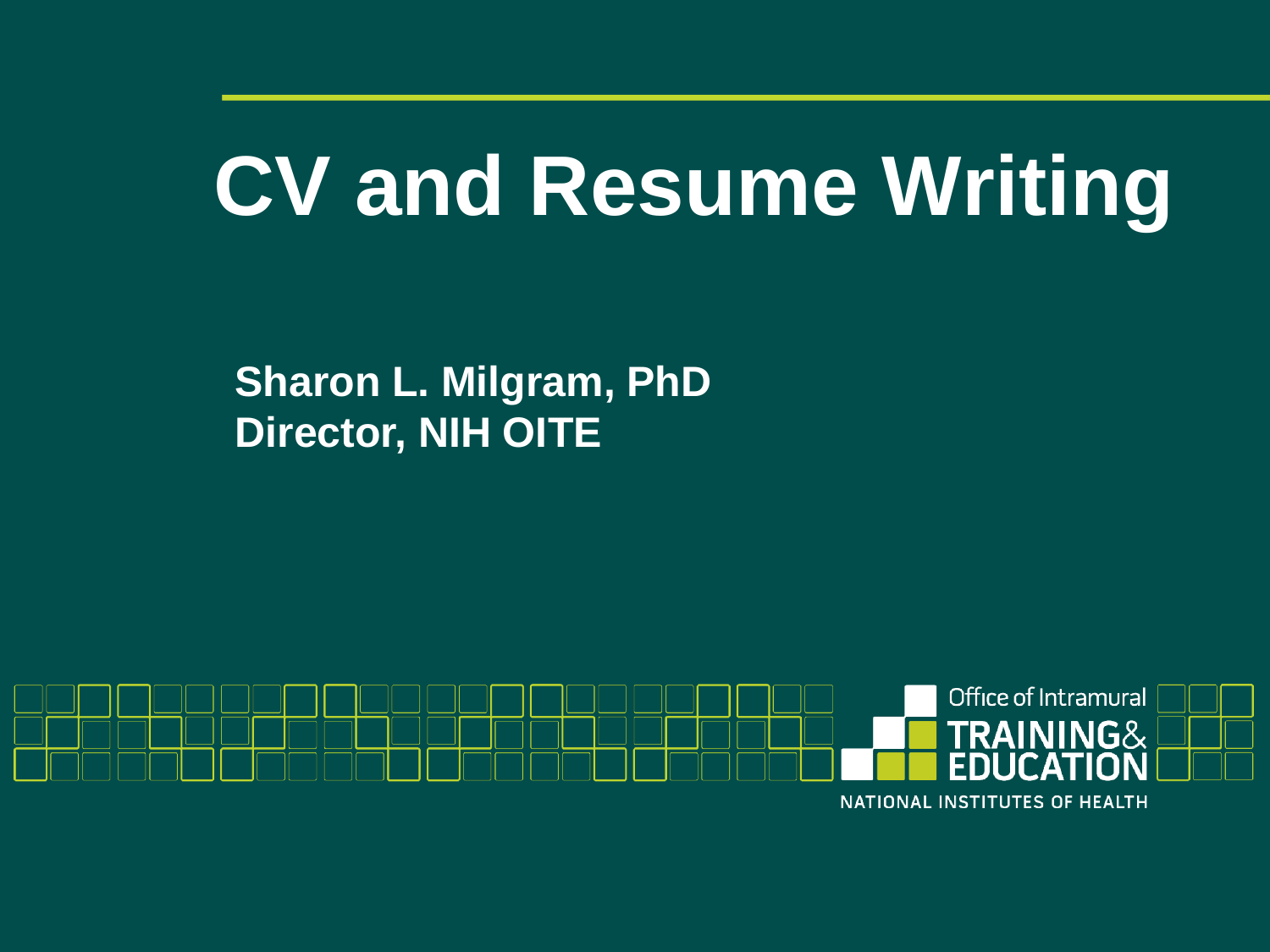

Differences between a CV & resume

|                             | CV                                         | resume                                 |
|-----------------------------|--------------------------------------------|----------------------------------------|
| What?                       | full professional &<br>educational history | summary of your experience<br>& skills |
| Length?                     | No limit, don't pad                        | Typically 1-3 pgs                      |
| Uses?                       | academic & govt research<br>positions      | every other type of job                |
| Publications?               | yes - all of them                          | none or a select group                 |
| Modified to fit the<br>job? | not much                                   | very much                              |
| I Include list of skills    | No never                                   | Common, but depends on<br>position     |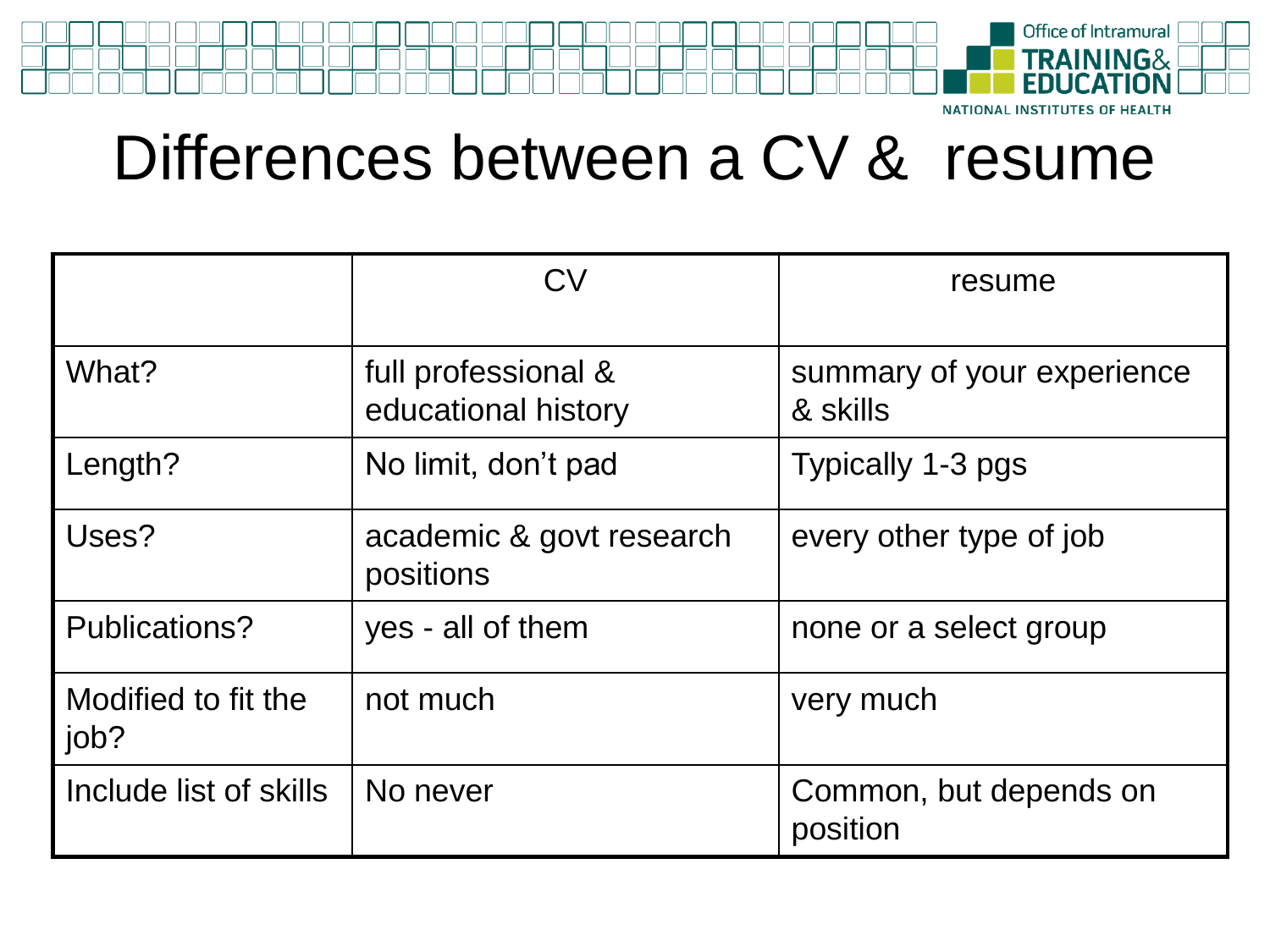

## To get started, think about the position, reflect on past experiences and ask:

- What were my job responsibilities?
- What were my major accomplishments?
- What skills did I develop?
- What decisions did I make?
- How did I work with and motivate people?
- How can I quantify my results?
- How did I communicate in my job?
- Did I assume a leadership position?
- How did I make a difference in the position?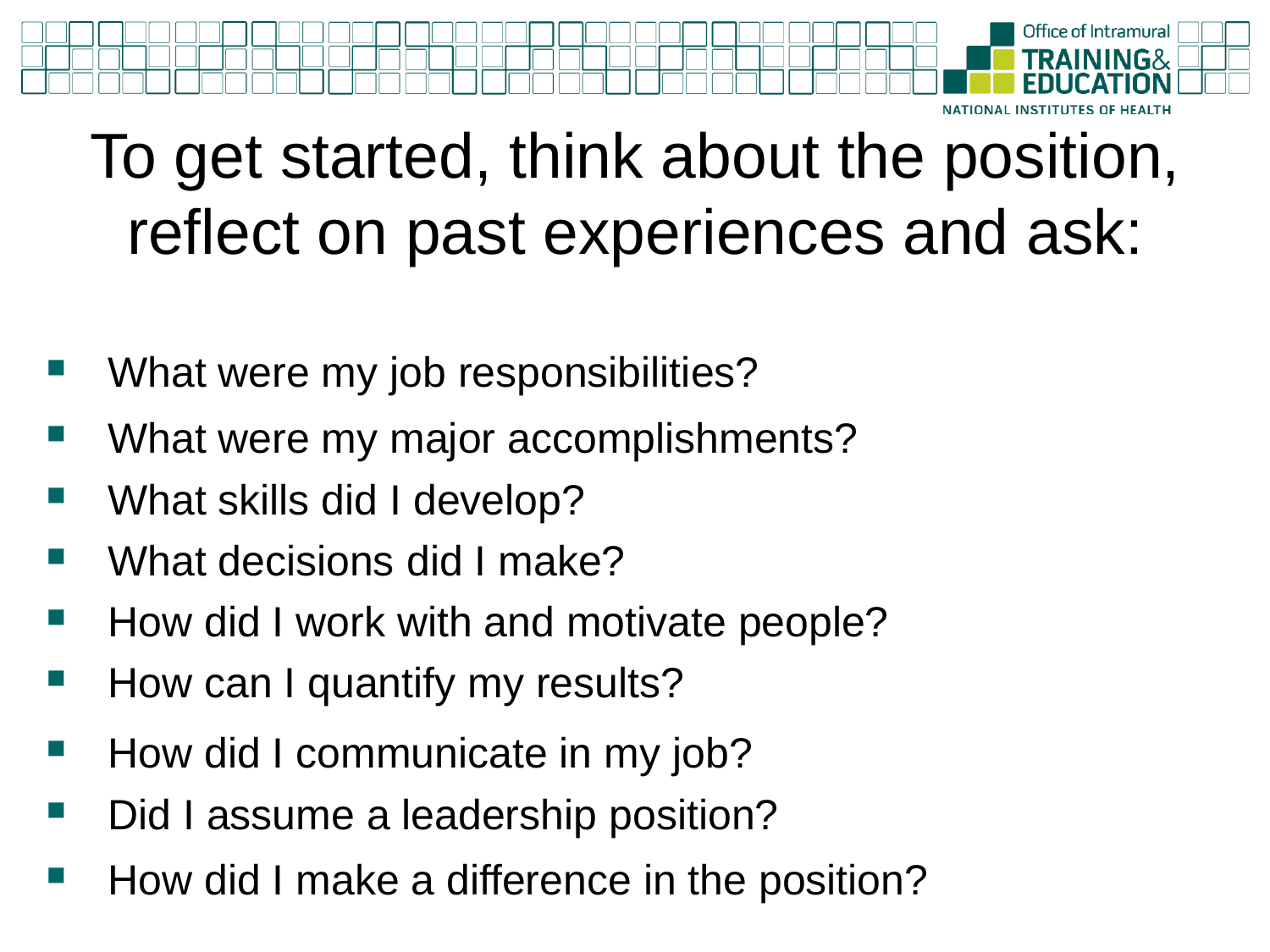

## Common sections of a CV or resume

- Summary of Qualifications **resume only**
- Contact information
- Education, with degrees & dates
- Clinical certifications, with dates
- Professional positions held, with dates
- Funding
- Honors and Awards
- Teaching and Mentoring
- Service and Leadership
- Invited presentations and Seminars
- **Publications**
- Skills, Languages, Programming Expertise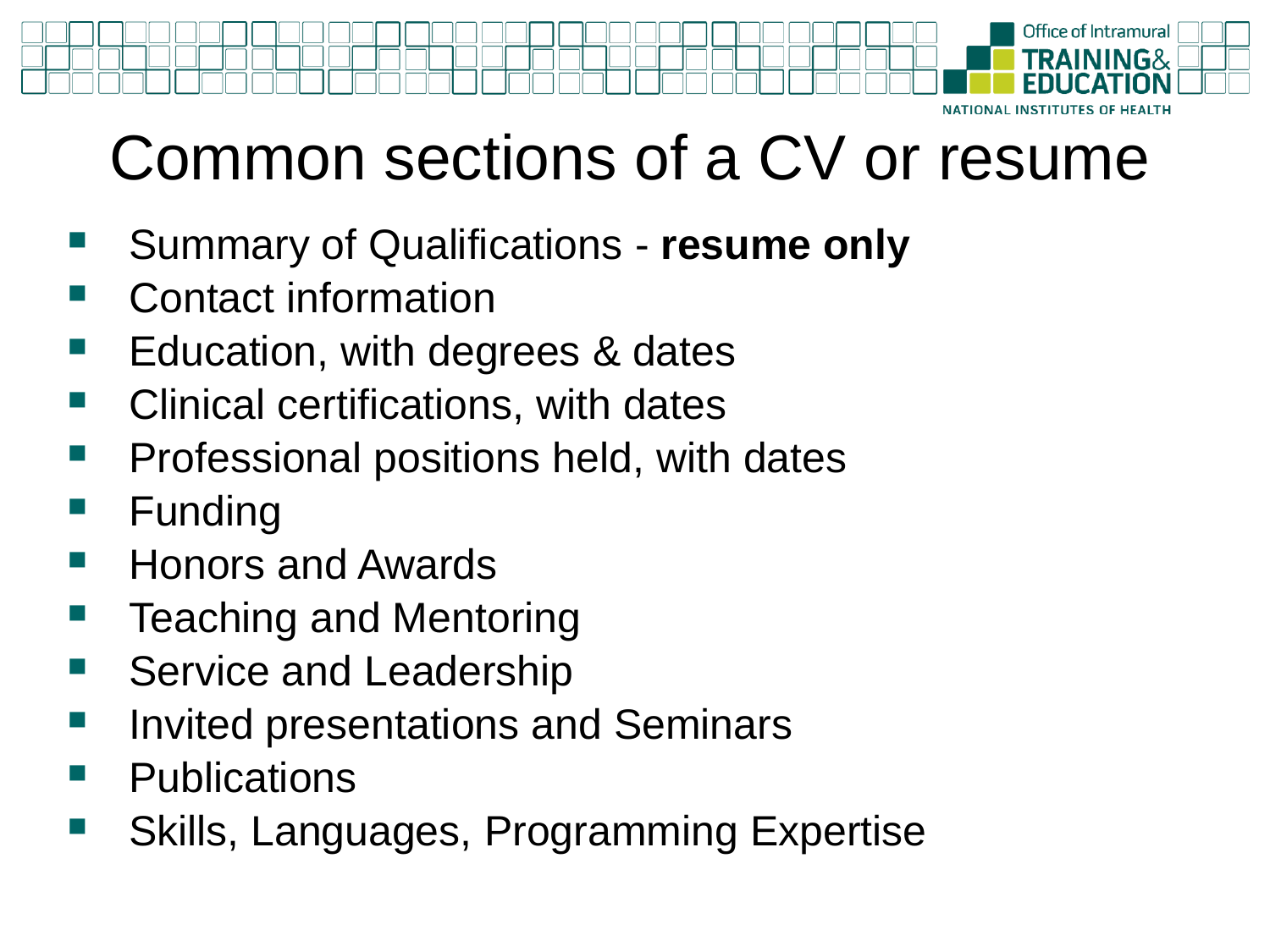

### What not to include

- References to age, marital status, children, health, ethnicity, nationality, religious affiliation
- High school education
- Hobbies and extracurricular activities
- List of references (provide separately)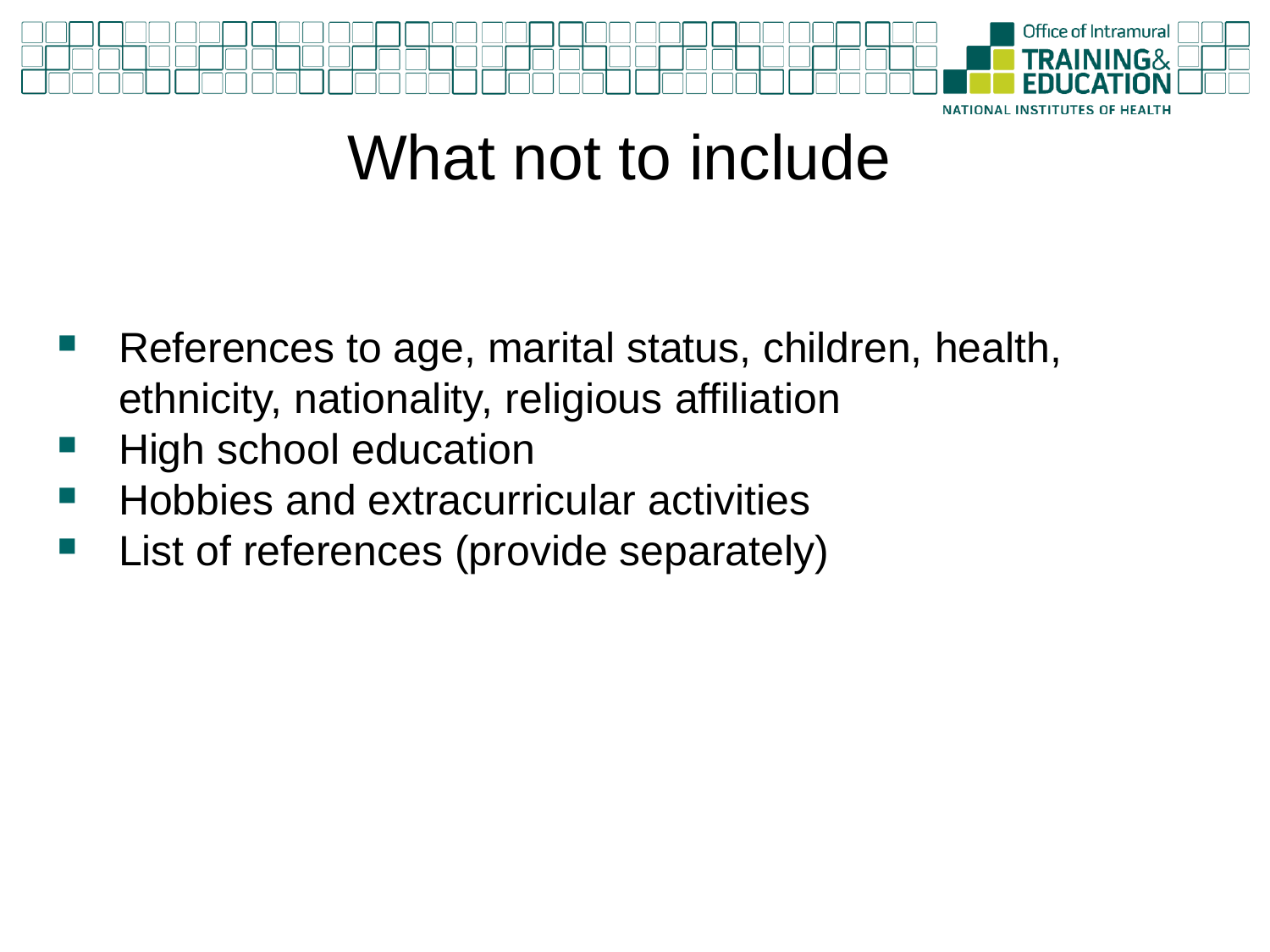

### Example #1 - CV

#### **Research Experience**

2007 – present Research Fellow, National Heart Lung & Blood Institute, Laboratory of Kidney & Electrolyte Metabolism, Bethesda, MD 2003 – 2007 Postdoctoral Fellow, National Heart Lung & Blood Institute, Laboratory of Kidney & Electrolyte Metabolism, Bethesda, MD 1994 – 1997 Technician, KCXZ Therapeutics, Philadelphia, PA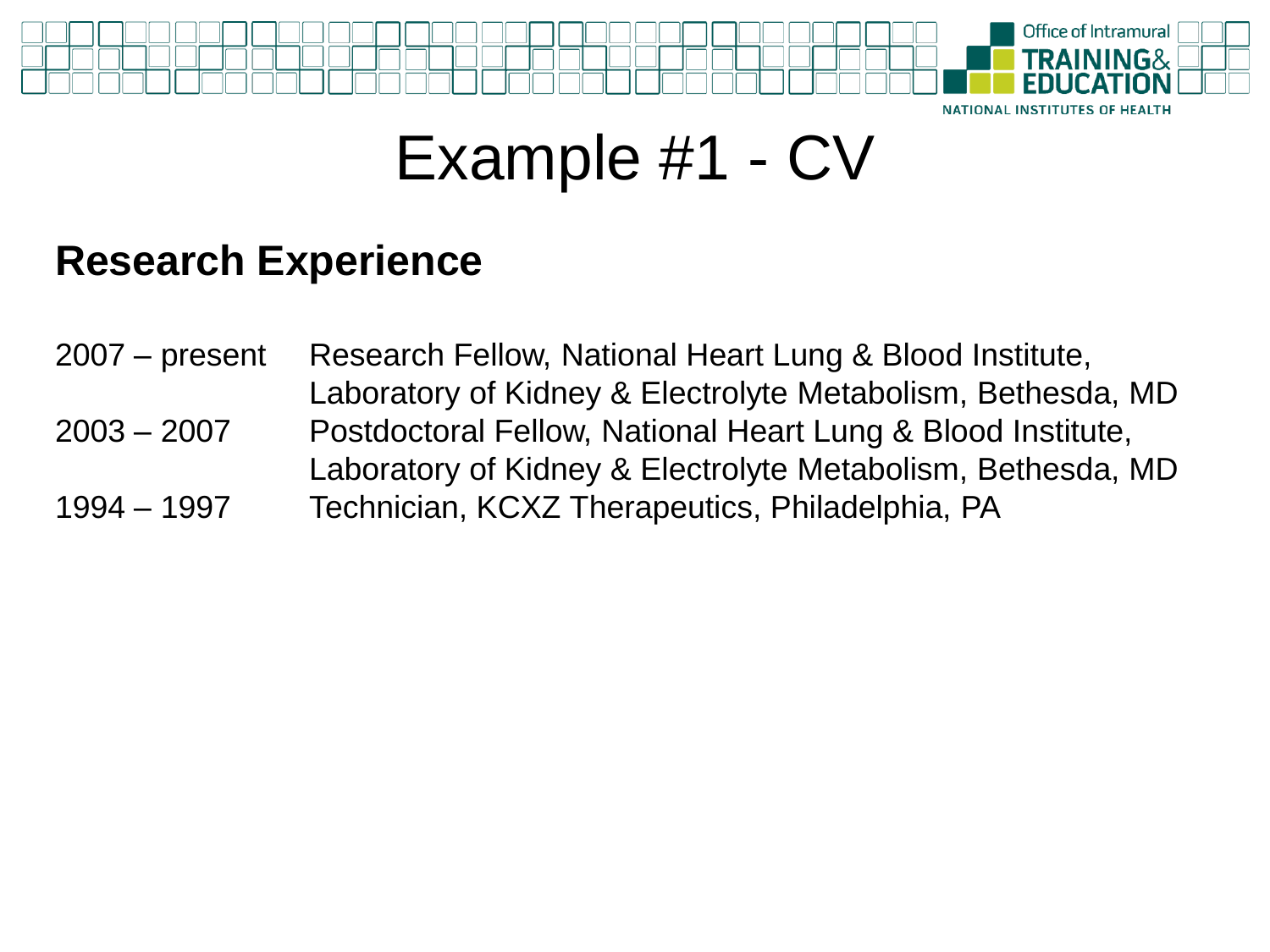

### Example #2 CV

#### **Teaching and Mentoring**

| 2009 | Stem Cell Biology, NIH Summer Student           |  |
|------|-------------------------------------------------|--|
|      | Journal Club, Bethesda, MD                      |  |
| 2005 | <b>Introductory Biochemistry, FAES Graduate</b> |  |
|      | School, NIH, Bethesda, MD                       |  |
| 2004 | Learning and Memory, Department of              |  |
|      | Biology, UNC-Chapel Hill                        |  |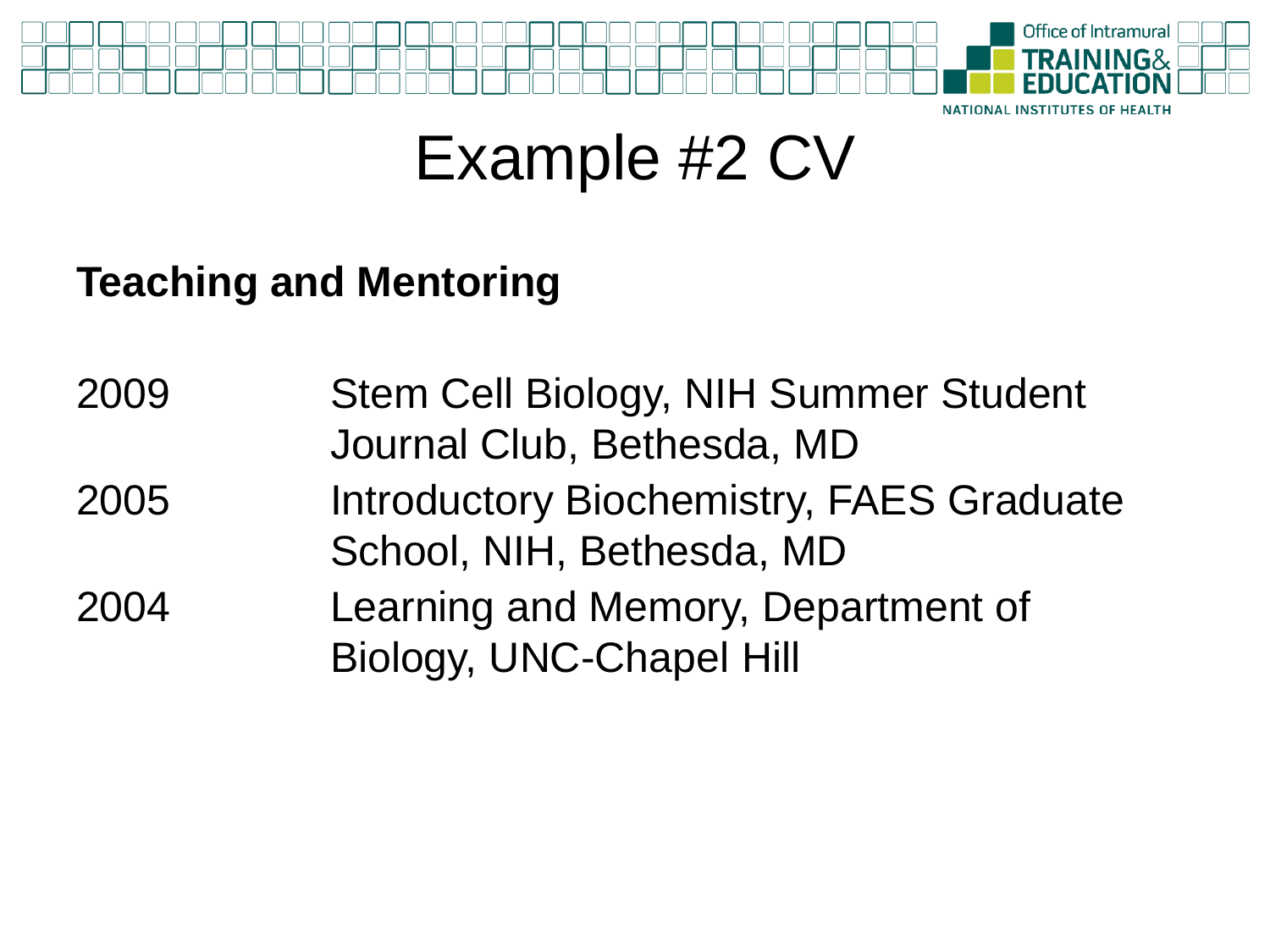

## Example #3 - CV

#### **Leadership and Service**

- 2010 Member, NIH Career Symposium Organizing **Committee**
- 2008 2009 Chair, NIH Fellows Committee Career Development Subcommittee
- 2005 2007 Graduate student representative, Department of Cell Biology Graduate Oversight Committee, UNC-Chapel Hill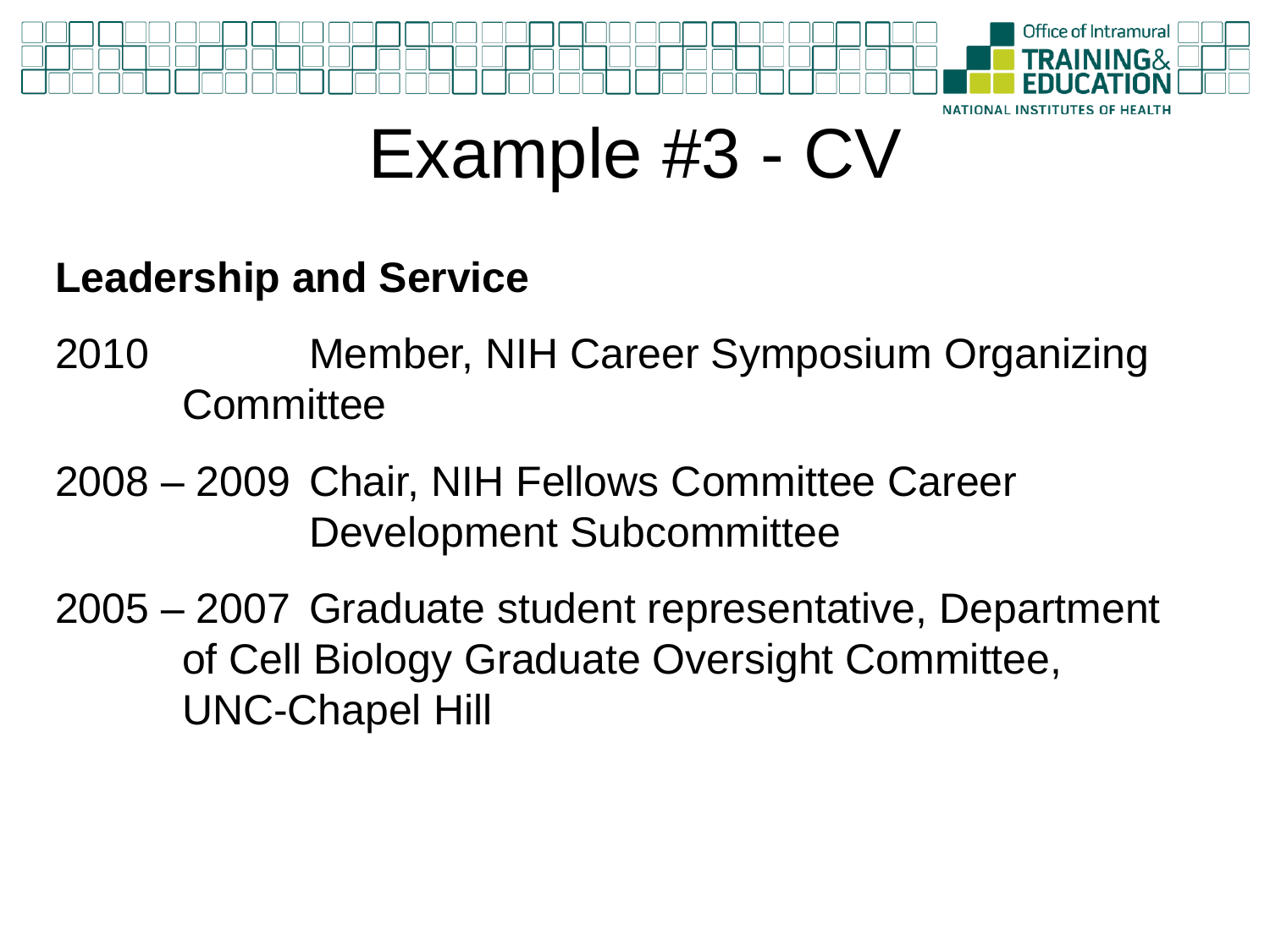

### Example #1 - Resume

### **Postdoctoral Research Fellow, National Institutes of Health, Bethesda, MD (2003 – 2007)**

- Developed proteomic approaches to identify proteins that associate with the cystic fibrosis transmembrane conductance regulator chloride channel
- Coordinated research with collaborators in industry and other universities
- Supervised daily work activities of three research interns and one technician working on related projects
- Wrote three manuscripts for publication
- Presented results at four meetings to diverse audiences of clinicians, researchers, and patient advocates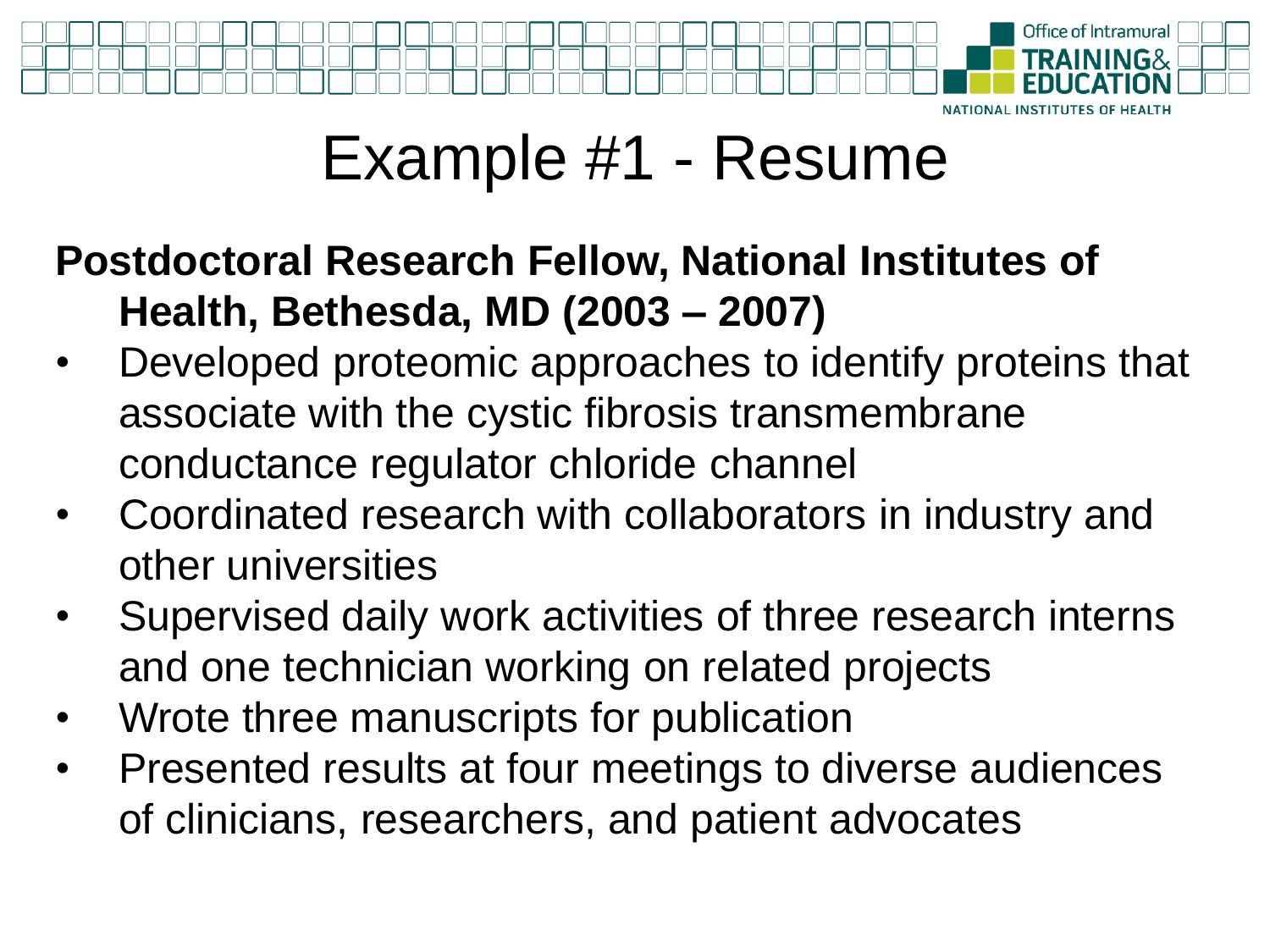

### Example #2 - resume

#### **Lecturer, NIH Graduate School, Bethesda, MD 2005 - 2007**

- Taught six classes in medical microbiology to 14 undergraduate students and technicians working in NIH labs
- Facilitated classroom discussions of the scientific literature
- Demonstrated new techniques in the classroom
- Wrote exam questions and evaluated student performance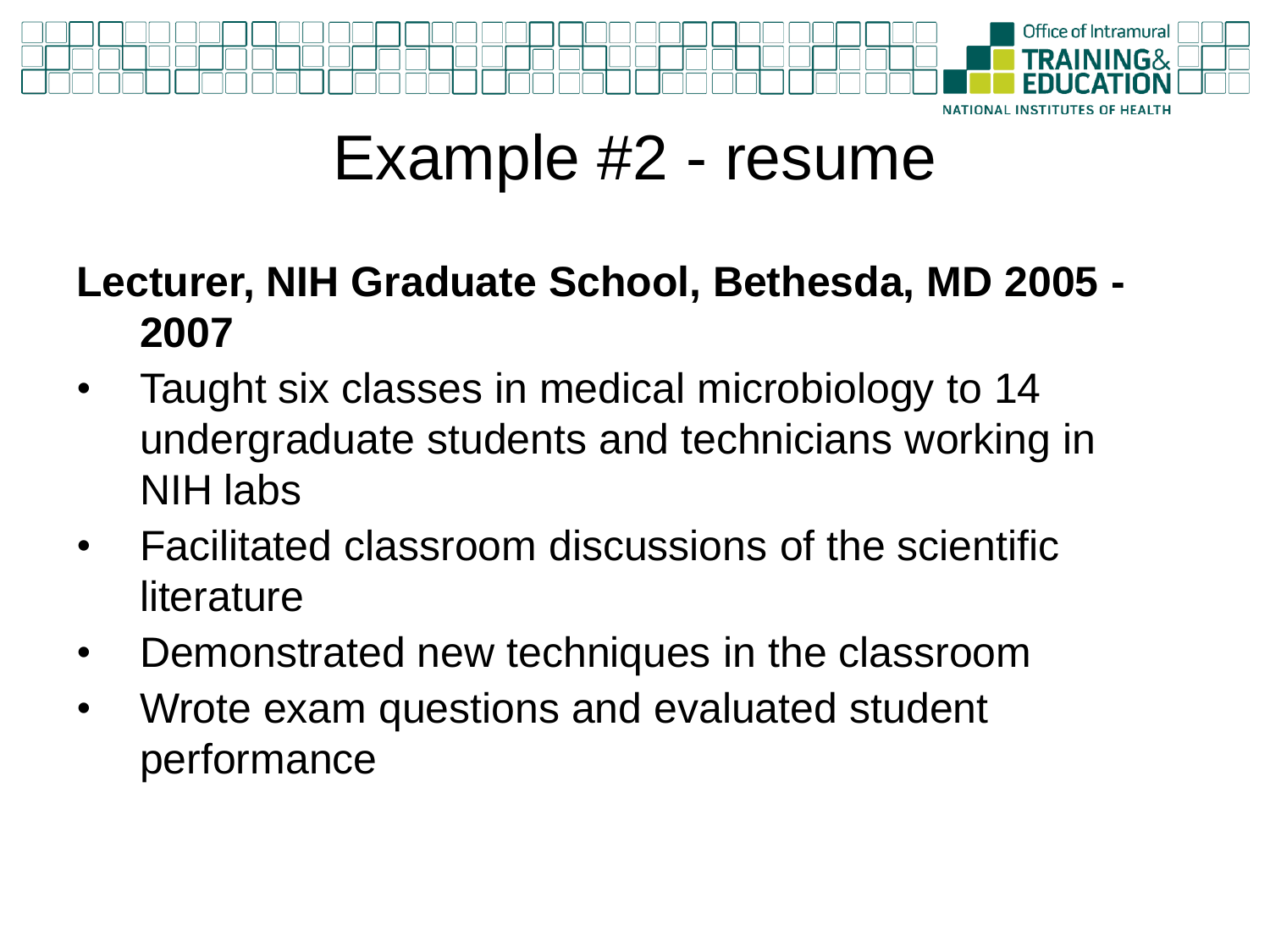

## Example #3 - resume

#### **Chair, Career Development Subcommittee, NIH Fellows Committee 2006 - 2007**

- Organized monthly career development workshops attended by 50 - 100 NIH researchers
- Communicated with NIH leadership regarding career development needs of NIH postdoctoral fellows
- Chaired meetings, developed publicity materials, and maintained records for monthly subcommittee meetings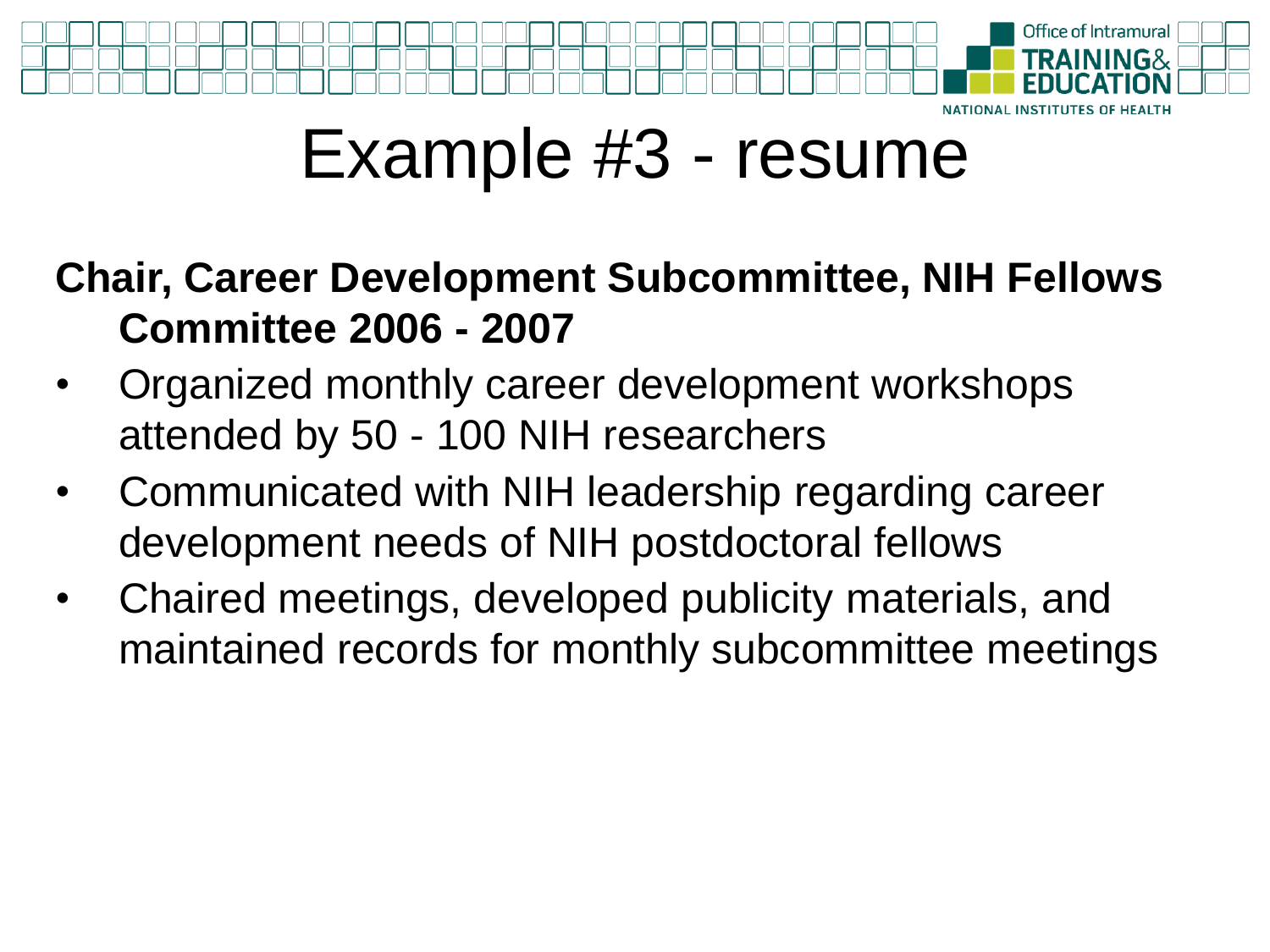

# General Thoughts

- Keep a master activities/accomplishments document as you go along
- There is no template, but your document must be clean, crisp, and easy to read
- Real estate matters put most important things at the front
- Double and triple-check for typos
- Lots of eyes are helpful your training office, OITE staff, mentors, colleagues
	- $\Box$  But appreciate opinions will vary and data argue that there are many "right ways"
	- Best opinions are from "insiders" with a lot of experience